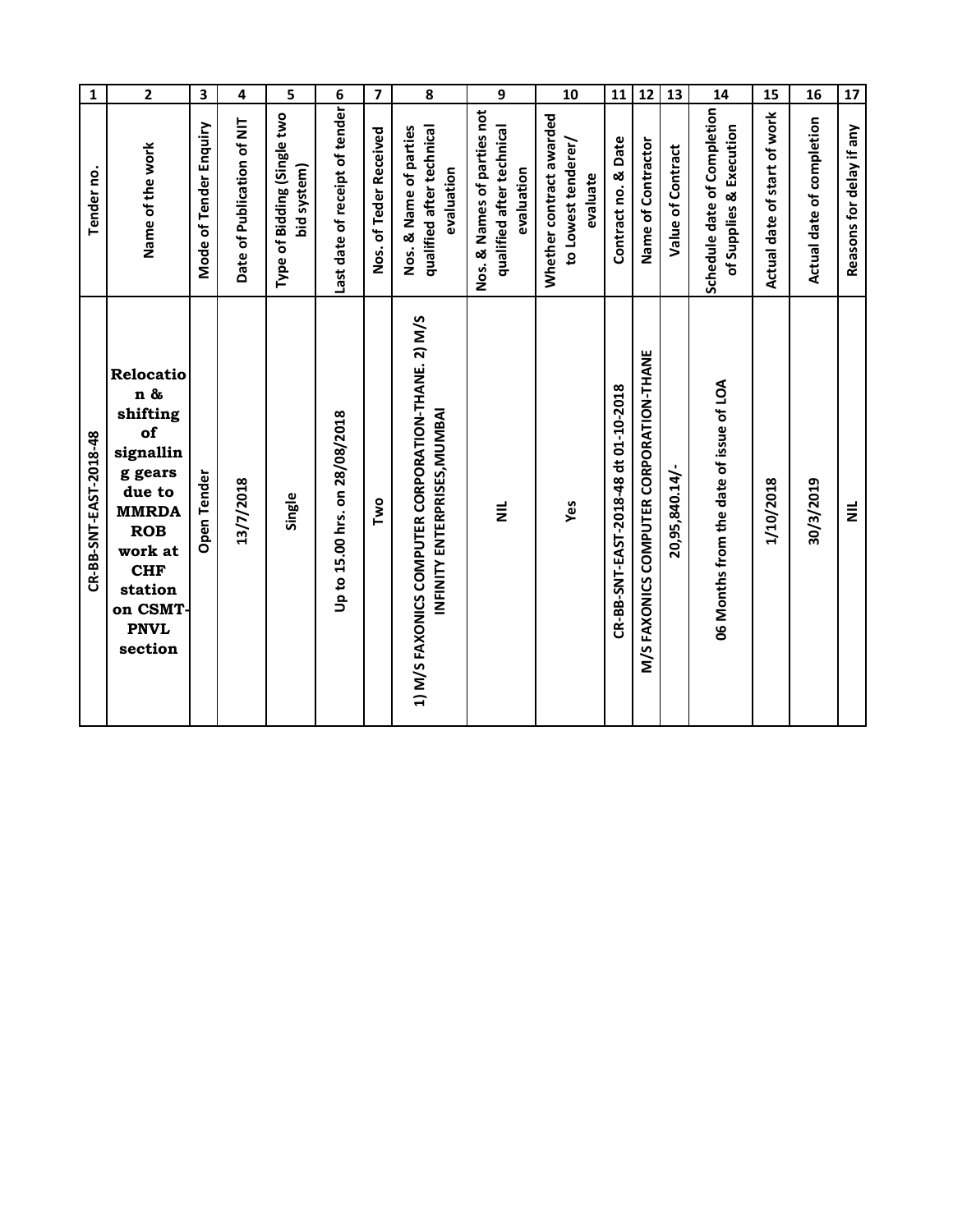| Tender no.              | Name of the work                                                                                                                                                                                                                                   | Mode of Tender Enquiry | Date of Publication of NIT | Type of Bidding (Single two<br>bid system) | Last date of receipt of tender | Nos. of Teder Received | Nos. & Name of parties<br>qualified after technical<br>evaluation                                                                                                                                                | Nos. & Names of parties not<br>qualified after technical<br>evaluation | Whether contract awarded<br>to Lowest tenderer/<br>evaluate | Contract no. & Date                   | Name of Contractor          | Value of Contract | Schedule date of Completion<br>of Supplies & Execution | Actual date of start of work | Actual date of completion | Reasons for delay if any |
|-------------------------|----------------------------------------------------------------------------------------------------------------------------------------------------------------------------------------------------------------------------------------------------|------------------------|----------------------------|--------------------------------------------|--------------------------------|------------------------|------------------------------------------------------------------------------------------------------------------------------------------------------------------------------------------------------------------|------------------------------------------------------------------------|-------------------------------------------------------------|---------------------------------------|-----------------------------|-------------------|--------------------------------------------------------|------------------------------|---------------------------|--------------------------|
| CR-BB-SNT-EAST-2018-49  | Construc<br>tion of<br><b>ROB</b> at<br><b>Vadkal</b><br>KM<br>$109/0-1$<br>on PEN-<br><b>THAL</b><br>section                                                                                                                                      | Open Tender            | 13/07/2018                 | Single                                     | Up to 15.00 hrs. on 28/08/2018 | Five                   | 1) M/S SMEET ENTERPRISES-THANE,2) M/S FAXONICS COMPUTER<br>ENTERPRISES-NANDED, 5) M/S INFINITY ENTERPRISES,MUMBAI<br>TELECOMMUNICATION PRIVATE LIMITED-THANE.4) VATSAL<br>CORPORATION-THANE.3) SIGTEL SIGNAL AND | $\vec{z}$                                                              | Yes                                                         | CR-BB-SNT-EAST-2018-49 dt 01-10-2018  | M/S SMEET ENTERPRISES-THANE | 29,74,497.82/-    | 06 Months from the date of issue of LOA                | 1/10/2018                    | 30/3/2019                 | $\equiv$                 |
| CR-BB-SNT-NORTH-2018-58 | Repair<br>and<br>maintena<br>nce of<br>outdoor<br>signallin<br>g gears<br>such as<br>signals,<br>Location<br>boxes,<br>point<br>machine,<br><b>Track</b><br>circuit<br>connecti<br>ons,<br><b>AFTC</b><br>outdoor<br>connecti<br>ons in<br>SSE/S/I | <b>Open Tender</b>     | 20/06/2018                 | Single                                     | Up to 15.00 hrs. on 31/07/2018 | <b>One</b>             | 1) M/S VIPUL ENTERPRISES-THANE                                                                                                                                                                                   | $\equiv$                                                               | Yes                                                         | CR-BB-SNT-NORTH-2018-58 dt 25-10-2018 | M/S VIPUL ENTERPRISES-THANE | 89,26,936.71/-    | 12 Months from the date of issue of LOA                | 25/10/2018                   | 24/10/2019                | $\equiv$                 |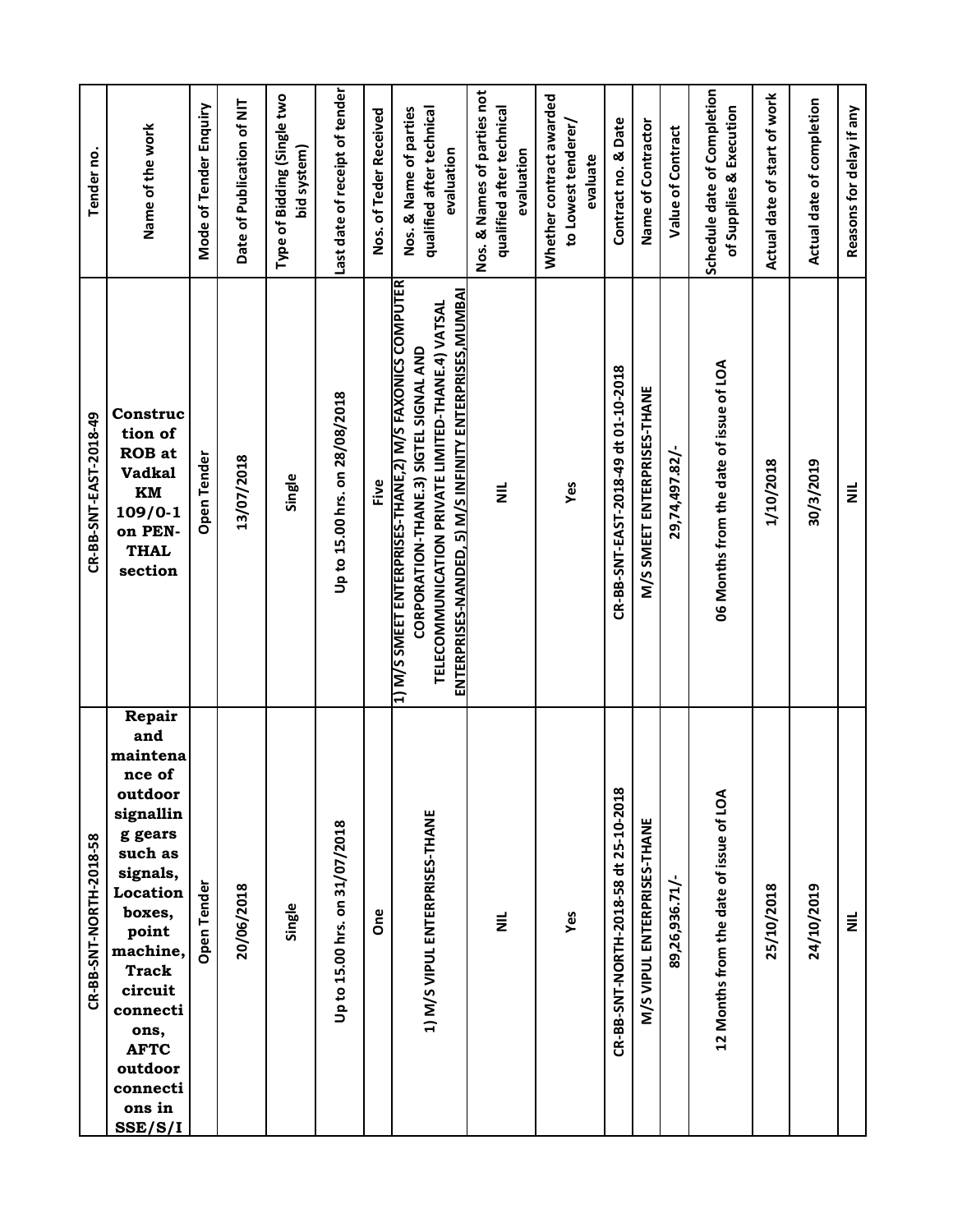| Tender no.              | Name of the work                                                                                                                                                                                                                                         | Mode of Tender Enquiry | Date of Publication of NIT | Type of Bidding (Single two<br>bid system) | Last date of receipt of tender | Nos. of Teder Received | Nos. & Name of parties<br>qualified after technical<br>evaluation | Nos. & Names of parties not<br>qualified after technical<br>evaluation | Whether contract awarded<br>to Lowest tenderer/<br>evaluate | Contract no. & Date                   | Name of Contractor                       | Value of Contract | Schedule date of Completion<br>of Supplies & Execution | Actual date of start of work | Actual date of completion | Reasons for delay if any |
|-------------------------|----------------------------------------------------------------------------------------------------------------------------------------------------------------------------------------------------------------------------------------------------------|------------------------|----------------------------|--------------------------------------------|--------------------------------|------------------------|-------------------------------------------------------------------|------------------------------------------------------------------------|-------------------------------------------------------------|---------------------------------------|------------------------------------------|-------------------|--------------------------------------------------------|------------------------------|---------------------------|--------------------------|
| CR-BB-SNT-NORTH-2018-59 | Repair<br>and<br>maintena<br>nce of<br>outdoor<br>signallin<br>g gears<br>such as<br>signals,<br>Location<br>boxes,<br>point<br>machine,<br><b>Track</b><br>circuit<br>connecti<br>ons,<br><b>AFTC</b><br>outdoor<br>connecti<br>ons in<br>SSE/S/L       | Open Tender            | 20/06/2018                 | Single                                     | Up to 15.00 hrs. on 31/07/2018 | <b>One</b>             | 1) M/S VIPUL ENTERPRISES-THANE                                    | $\equiv$                                                               | Yes                                                         | CR-BB-SNT-NORTH-2018-59 dt 23-10-2018 | M/S VIPUL ENTERPRISES-THANE              | 91,62,765.12/-    | 12 Months from the date of issue of LOA                | 23/10/2018                   | 22/10/2019                | $\equiv$                 |
| CR-BB-SNT-SOUTH-2018-66 | Repair<br>and<br>maintena<br>nce of<br>outdoor<br>signaling<br>gears<br>such as<br>signals,<br>location<br>boxes,<br>point<br>machines<br>$\, ,$<br>$\operatorname{track}$<br>circuit<br>connectio<br>ns, AFTC<br>outdoor<br>connectio<br>ns in<br>Kurla | Open Tender            | 21/06/2018                 | Single                                     | Up to 15.00 hrs. on 02/08/2018 | One                    | 1) M/S FAXONICS COMPUTER CORPORATION-THANE.                       | $\equiv$                                                               | Yes                                                         | CR-BB-SNT-SOUTH-2018-66 dt 09-10-2018 | M/S FAXONICS COMPUTER CORPORATION-THANE. | 86,84,020.55/-    | 12 Months from the date of issue of LOA                | 9/10/2018                    | 8/10/2019                 | $\equiv$                 |